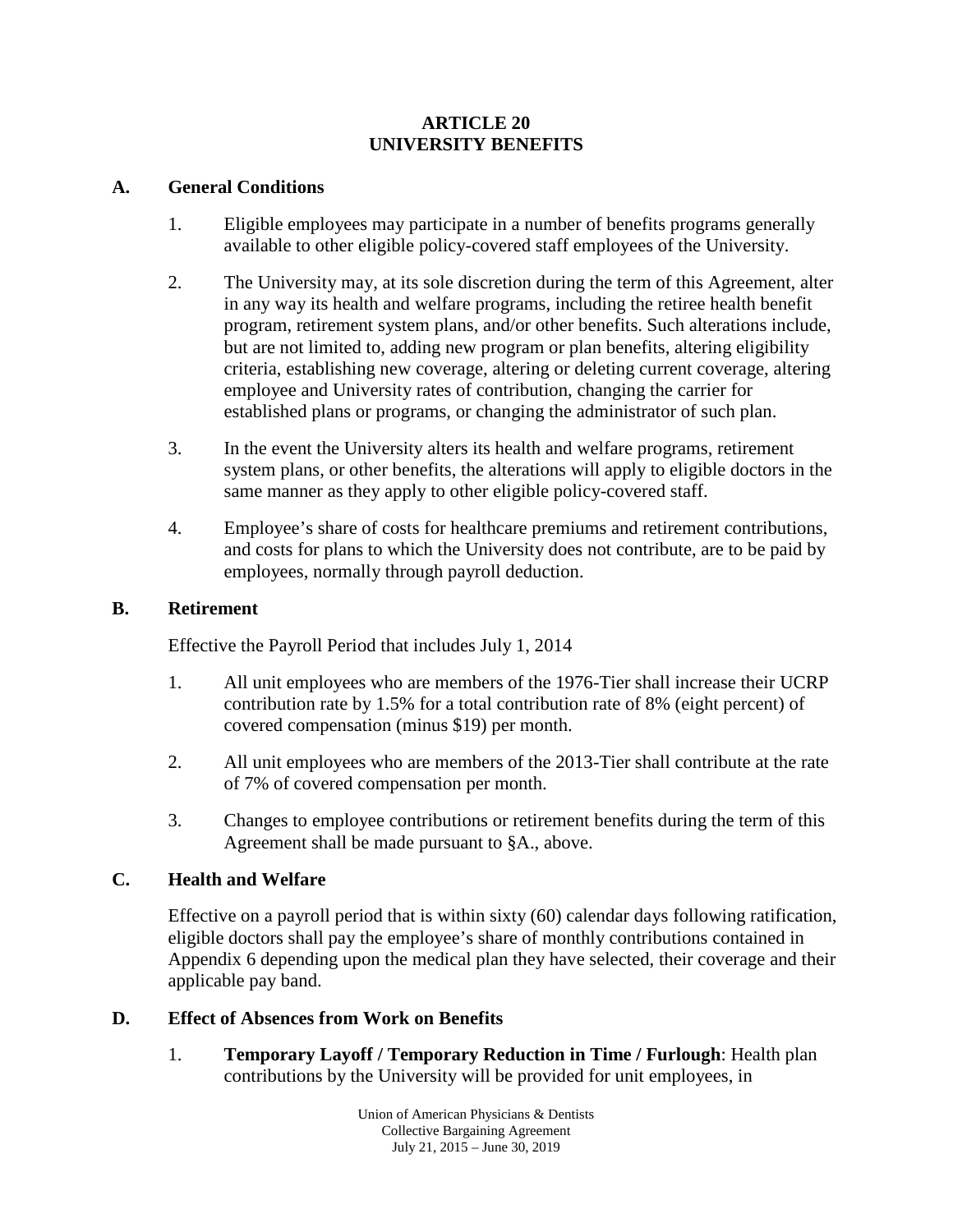accordance with §C., above, when the employee is affected by the following conditions lasting up to four (4) months: a temporary layoff; a temporary reduction in time below the hours required to be eligible for health benefits; or a furlough. For health benefits to remain in force, employees on temporary layoff or furlough must comply with the terms of the applicable plan documents, rules, and/or regulations.

2. **Military Leave**: An eligible employee on military leave with pay for emergency National Guard duty or Military Reserve Training shall receive those benefits related to employment that are granted in the University's Military Leave policy and its related documents.

# 3. **Leaves of Absence Without Pay**

- a. Approved leave without pay shall not be considered a break-in-service and, except as provided in §3.c. below, shall not determine eligibility for benefits.
- b. Except as provided in §3.c. below, an eligible employee on approved leave without pay may, in accordance with the plan documents, rules and regulations, elect to continue University-sponsored benefits for the period of time specified in the plan documents, rules and regulations.
- c. An employee on an approved Family and Medical Leave (FML) shall be entitled, if eligible, to continue participation in health benefit coverage (medical, dental, and vision) as if on pay status as follows:
	- 1) When the employee is on an FML that runs concurrently under the Family and Medical Leave Act (FMLA) and the California Family Rights Act (CFRA): Continued coverage for up to twelve (12) workweeks in a calendar year.
	- 2) When the employee is on a Military Caregiver Leave under the FMLA: Continued coverage for up to twenty six (26) workweeks in a single twelve (12) month period. For purposes of Military Caregiver Leave, the "single twelve month period" is the period beginning on the first day the employee takes the leave and ending twelve (12) months after that date.
	- 3) When the employee is on Qualifying Exigency Leave under the FMLA: Continued coverage for up to twelve (12) workweeks in a calendar year.
	- 4) When the employee is on Pregnancy Disability Leave under the California Pregnancy Leave Law, regardless of whether any of the leave runs concurrently with the FMLA: Continued coverage for up to four (4) months in a twelve (12) month period. If any of the Pregnancy Disability Leave runs concurrently under the FMLA,